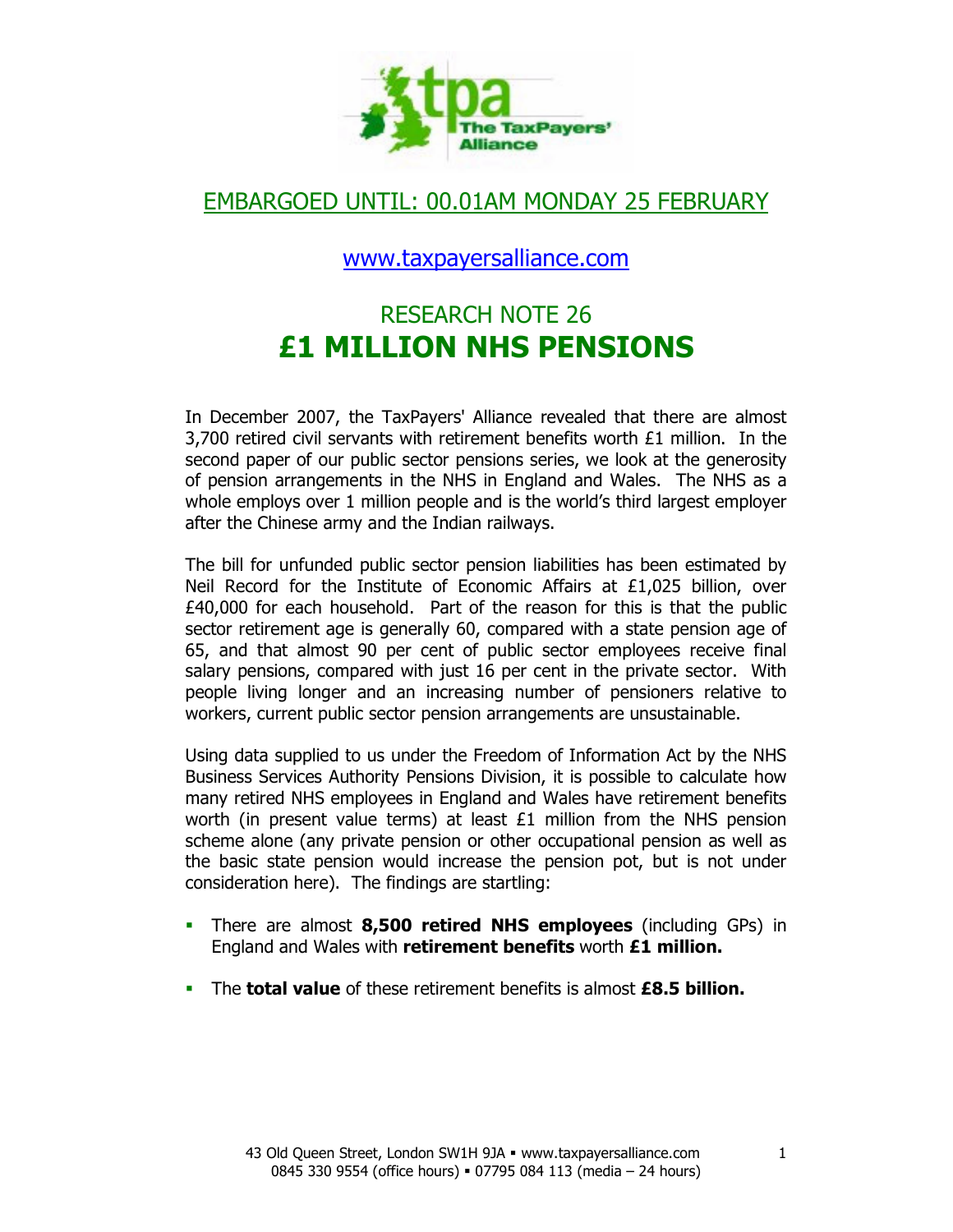

Corin Taylor, Research Director at the TaxPayers' Alliance, said:

"Unfunded public sector pension liabilities are reaching completely unsustainable levels. Every household will have to pay up to £40,000 over the next few decades to fund gold-plated retirement benefits for public sector employees, including £1 million pension pots for the NHS elite. Urgent change is needed to reduce the bill to taxpayers – for a start, the pension age for existing public sector employees should be raised to the state pension age as soon as possible."

### Further details

The number of NHS employees in England and Wales with retirement benefits worth £1 million was calculated using data on the retired members of the NHS pension scheme (England and Wales) supplied to the TaxPayers' Alliance by the NHS Business Services Authority Pensions Division on 8 February 2007. This data was obtained using the Freedom of Information Act. (Copies of the request and response are available from the TPA.) The NHS Business Services Authority Pensions Division confirmed that there are 8,449 NHS pensioners who are currently receiving an annual NHS pension, net of lump sum, of at least £33,000. This comprised 8,374 in payment and 75 suspended.

An annual pension of £33,000 net of lump sum is equivalent to a pension pot, from which an equivalent annuity could be purchased, of around £1 million. This is confirmed by Terry Arthur, a Fellow of the Institute of Actuaries who has written widely on pensions matters and who is a leading expert in the field.

Terry Arthur writes:

- 1. "At the age of 60 (the standard retirement age for existing NHS employees) current annuity rates show that the value of an annuity of £1 pa, increasing according to the Retail Prices Index and with continuation at a rate of 50 per cent to a surviving spouse, is approximately £26 (note 1).
- 2. "I understand that currently there are some 8,500 retired NHS employees in England and Wales receiving a pension of £33,000 or more. In the overwhelming majority of such cases there would have been an additional tax-free lump sum of three times the initial pension.
- 3. "Clearly, if all these pensioners had retired today on £33,000 pa plus a lump sum of £99,000, each would be worth £1 million.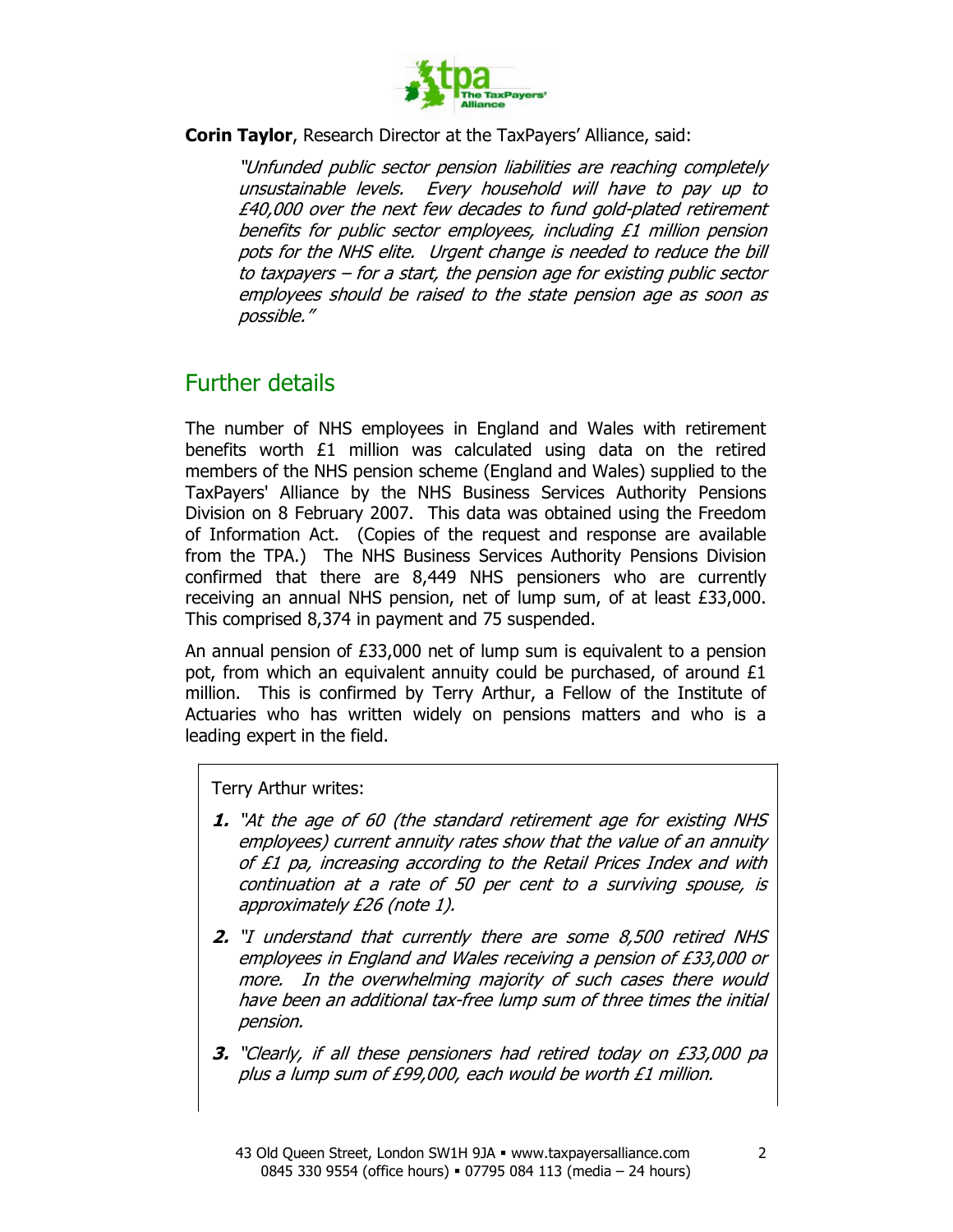

- 4. "In fact some would have retired many years ago; the value of their pensions at the starting time would have been smaller than £1 million. On the other hand £33,000 pa is the minimum under consideration here; many pensioners will be receiving appreciably more. Furthermore, many hundreds of NHS employees will be retiring each year on pensions far greater than £33,000 pa.
- 5. "Given the above situation, in my opinion it is perfectly reasonable to say that "there are 8,500 retired NHS employees in England and Wales with retirement benefits worth £1 million".

#### **Notes**

1. "This ratio is entirely consistent with Neil Record's authoritative publication, "Sir Humphrey's Legacy", published last year by The Institute of Economic Affairs in association with Profile Books Limited. http://www.iea.org.uk/record.jsp?type=book&ID=390"

### Terry Arthur

Fellow of the Institute of Actuaries Fellow of the Pensions Management Institute Financial Services Fellow of the Institute of Economic Affairs Visiting Fellow of Westminster Business School Adjunct Scholar of the Ludwig von Mises Institute

Director, Allianz Dresdner Second Endowment Policy Trust Plc Director, SVM Global Fund Plc

# A growing problem

 $\overline{a}$ 

The alarming number of NHS employees with retirement benefits worth £1 million is symptomatic of a growing problem of over-generous and unaffordable public sector pensions:

- Demographic changes are putting increasing pressure on pension provision:
	- Life expectancy for men is projected to increase from 77.6 years currently to 85.5 years by 2056, while life expectancy for women is projected to increase from 81.7 years currently to 88.7 years by  $2056.<sup>1</sup>$

<sup>1</sup> Government Actuary's Department, Period Projection of Life 1981-2056, Principal Projection, 2006. Cohort projections also give similar results.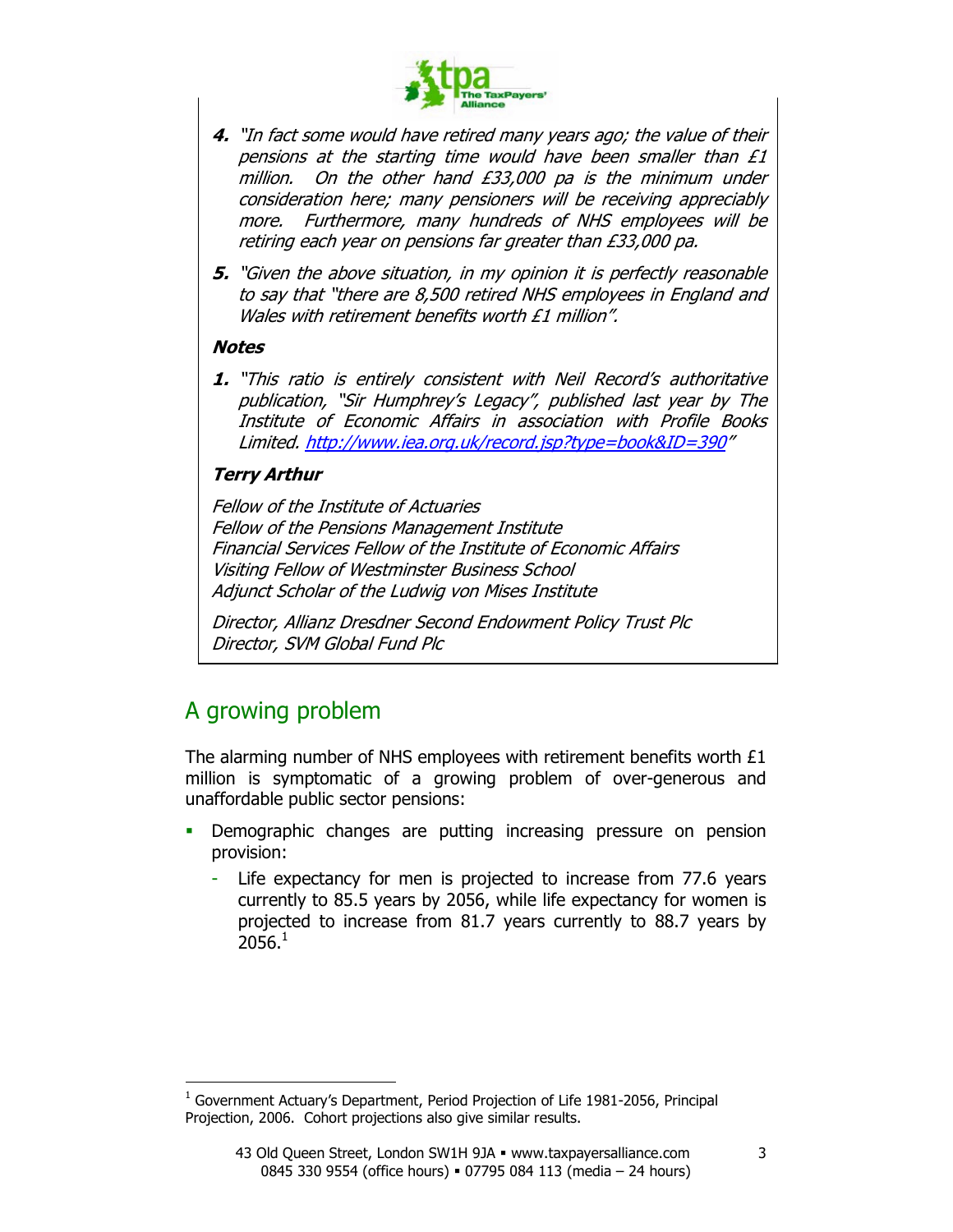

- There are currently almost four people of working age (aged 20-64) for every pensioner (aged 65+). By 2056, that ratio will fall to just over two people of working age for every pensioner.<sup>2</sup>
- **Public sector pension arrangements are not responding to these** demographic challenges:
	- The public sector pension age remains at 60 for existing workers, compared with a state pension age of 65 rising to 68 by 2046.
	- Between 1995 and 2004, the proportion of public sector workers enrolled in final salary pension schemes has increased from 78 per cent to 88 per cent. At the same time the proportion of private sector workers has declined from 23 per cent to just 16 per cent.<sup>3</sup>
- Therefore, unfunded public sector pension liabilities are becoming increasingly unsustainable:
	- The Treasury estimates total unfunded public sector pension liabilities to be £530 billion, or £21,000 per household.<sup>4</sup>
	- Consultant actuaries Watson Wyatt estimate the bill to be £960 billion, or £38,000 per household. $5$
	- The Institute of Economic Affairs estimate the bill to be £1,025 billion, or over £40,000 per household. $6$

# Attempts at reform – the Government's U-turn in 2005

The Government's U-turn over public sector pension reform in October 2005, after it was faced with the threat of a major public sector strike, has been widely discussed. It is worth re-visiting the original proposals: $<sup>7</sup>$ </sup>

### Existing accrual of existing members:

 Neither the Government's original proposal, nor the October 2005 agreement, increased the public sector pension age for the existing accrued pension of existing members.

 $\overline{a}$ 

<sup>&</sup>lt;sup>2</sup> Government Actuary's Department, Population Projections 2006-2081, Principal Projection, 2006. NB: To a small extent this alarming change in the dependency ratio will be mitigated by the impact of the higher state pension age.

<sup>&</sup>lt;sup>3</sup> Occupational Pension Schemes, Government Actuary surveys, 1995, 2004; Labour Market Trends time series data, Office for National Statistics

<sup>4</sup> House of Commons Hansard, 25 June 2007, Col. 393W

<sup>5</sup> Watson Wyatt press release, 8 March 2006

http://www.watsonwyatt.com/news/press.asp?ID=15784

 $<sup>6</sup>$  Neil Record, Sir Humphrey's Legacy: facing up to the cost of public sector pensions,</sup> Institute of Economic Affairs, 2006

 $7$  For a discussion, see Pensions Policy Institute, Briefing Note 25

<sup>43</sup> Old Queen Street, London SW1H 9JA · www.taxpayersalliance.com 0845 330 9554 (office hours) = 07795 084 113 (media - 24 hours)